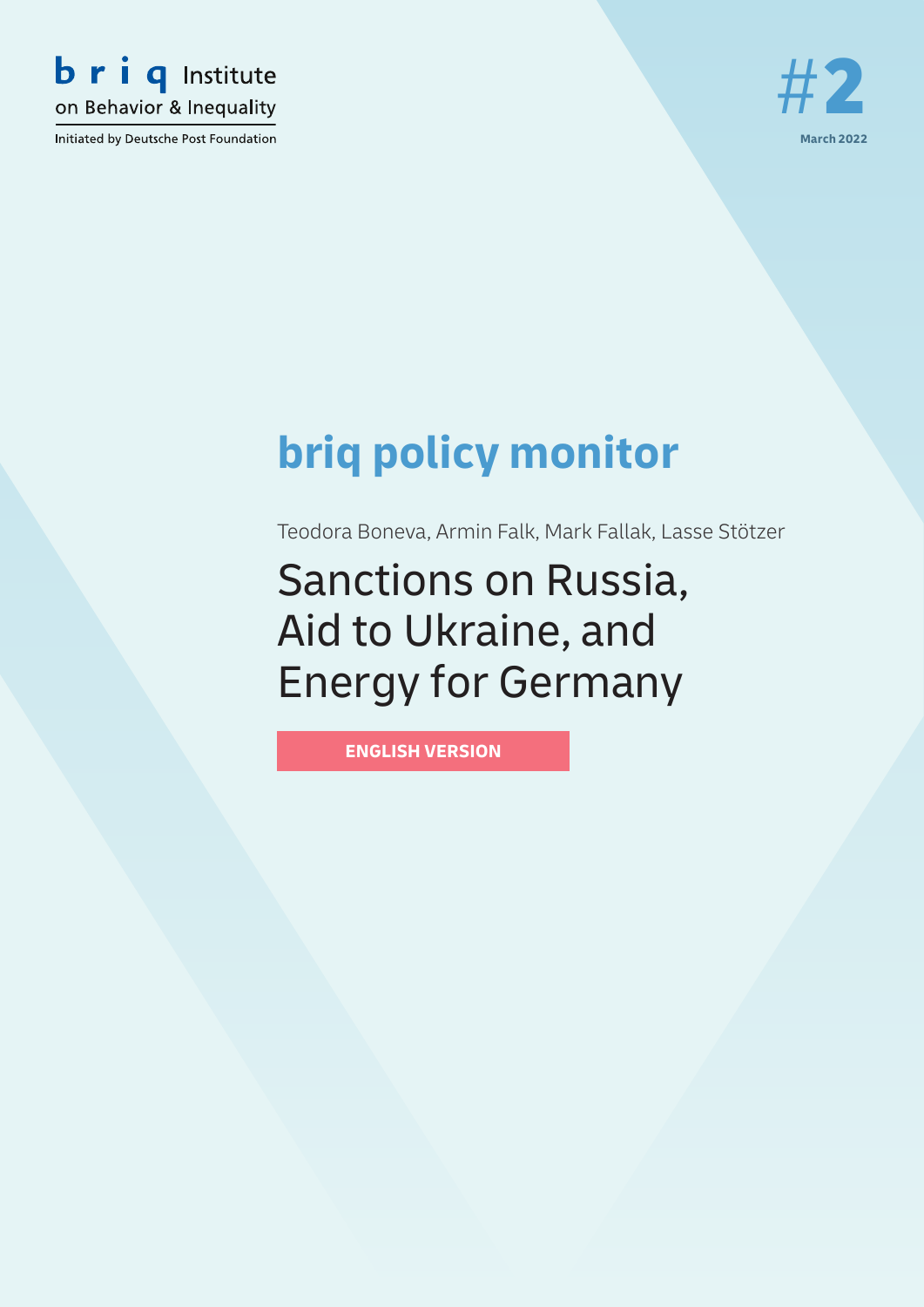briq policy monitor #2 | March 2022

[Teodora Boneva, Armin Falk, Mark Fallak, Lasse Stötzer](#page-0-0)

# **[Sanctions on Russia, Aid to Ukraine,](#page-0-1)  [and Energy for Germany](#page-0-1)**

**briq – Institute on Behavior & Inequality**

Schaumburg-Lippe-Str. 5-9 53113 Bonn Germany

Press contact: Mark Fallak, Head of Communications E-mail: mark.fallak@briq-institute.org Phone: +49-228-3894-223

© 2022 briq Data use free of charge if the source is named.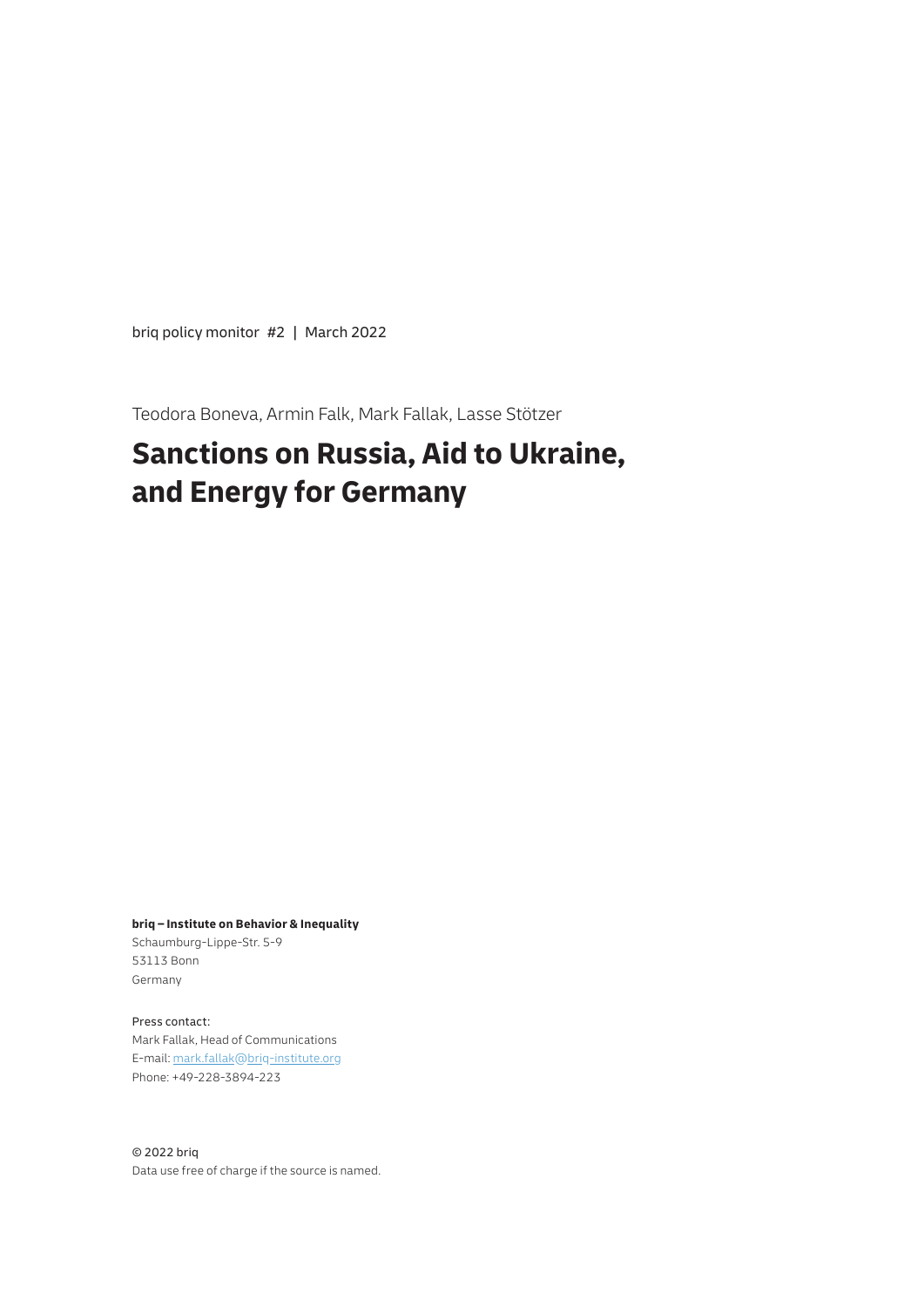# **Executive Summary**

### **Broad public support for strategies to reduce German energy dependence on Russia**

According to a representative briq survey, more than two-thirds of the German population would support a halt to energy imports from Russia in order to increase pressure on the Russian government. A broad majority would also welcome additional measures to reduce energy dependence, including alternative energy sources and energy-saving. When it comes to helping the Ukrainian people, many of the respondents would support both aid and integration policies, including permanent residence and work permits for refugees. Germans are divided, however, on the question of further arms deliveries to Ukraine.

Roughly 70 percent of the 2,000 respondents said they would support an embargo on Russian gas, oil and coal. Three out of four Germans are in favor of seizing assets from people close to Putin to mitigate the economic impact of the sanctions on Germany. Around 90 percent are in favor of accelerating the expansion of renewable energies. During the transition phase, three-quarters of Germans would accept an extended operation of Germany's last remaining nuclear power plants, and 63 percent would accept postponing the coal phase-out.

Most Germans would also support other measures to reduce fuel consumption: 61 percent of respondents would accept a temporary speed limit of 100 km/h on German freeways; 52 percent would be in favor of reintroducing "car-free" Sundays. Four out of five Germans could also imagine extending the working-from-home mandate.

Only half of respondents, however, would agree to deliver more arms to Ukraine. Around 56 percent would be in favor of more political support for Ukraine's accession to the EU. Seven out of ten Germans would consider granting Ukrainian refugees permanent residence and work permits to facilitate their integration.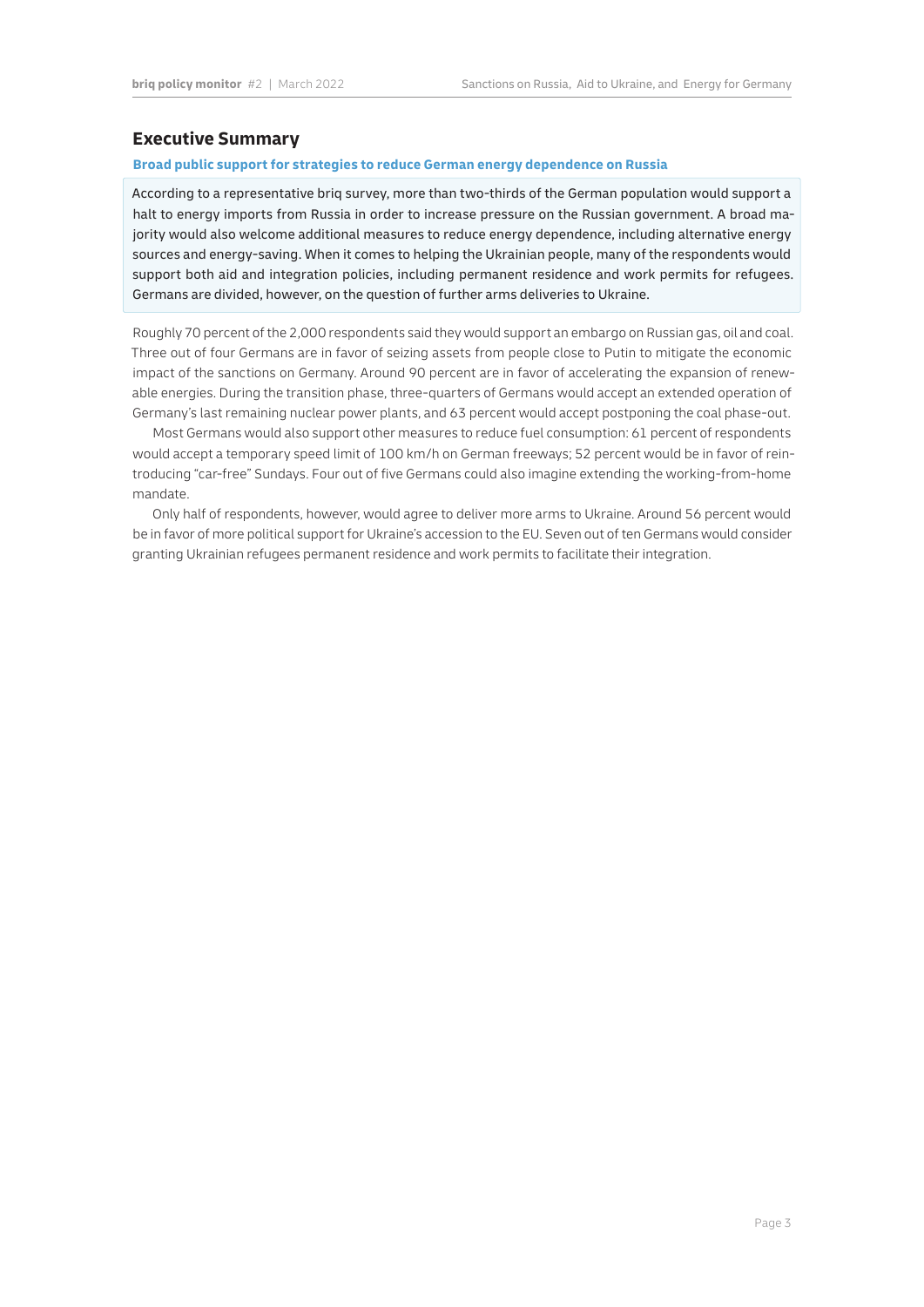# **Results**

## **Support for political sanctions and aid**

The German government has been implementing various measures to put more pressure on Russia, help the people in Ukraine, and limit the burden on the domestic economy. Which policy measures enjoy broad public support in Germany, and which ones are less popular?

To answer this question, we administered a survey to a representative sample of 2,000 German adults. We elicited attitudes on a four-point Likert scale from "strongly support" to "strongly oppose" (see figure 1).



A majority of 69% would support an embargo on Russian energy, with 32% stating strong support. Only half of the respondents would agree to deliver more arms to Ukraine. A large majority of Germans (77%) are in favor of seizing assets from people close to Putin to mitigate the economic impact of the sanctions on Germany.

To offer Ukrainian refugees a longer-term perspective, 70% of Germans would support granting them permanent residence and work permits. Around 56% would be in favor of more political support for Ukraine's accession to the EU, although only 19% indicate they would strongly support Ukrainian EU membership.

A vast majority of 93% stated the German government should provide financial support for low- and middle-income households to cope with rising energy and fuel prices. Many high-income earners would also be willing to contribute some of their income to support lower-income households (see briq policy monitor #1).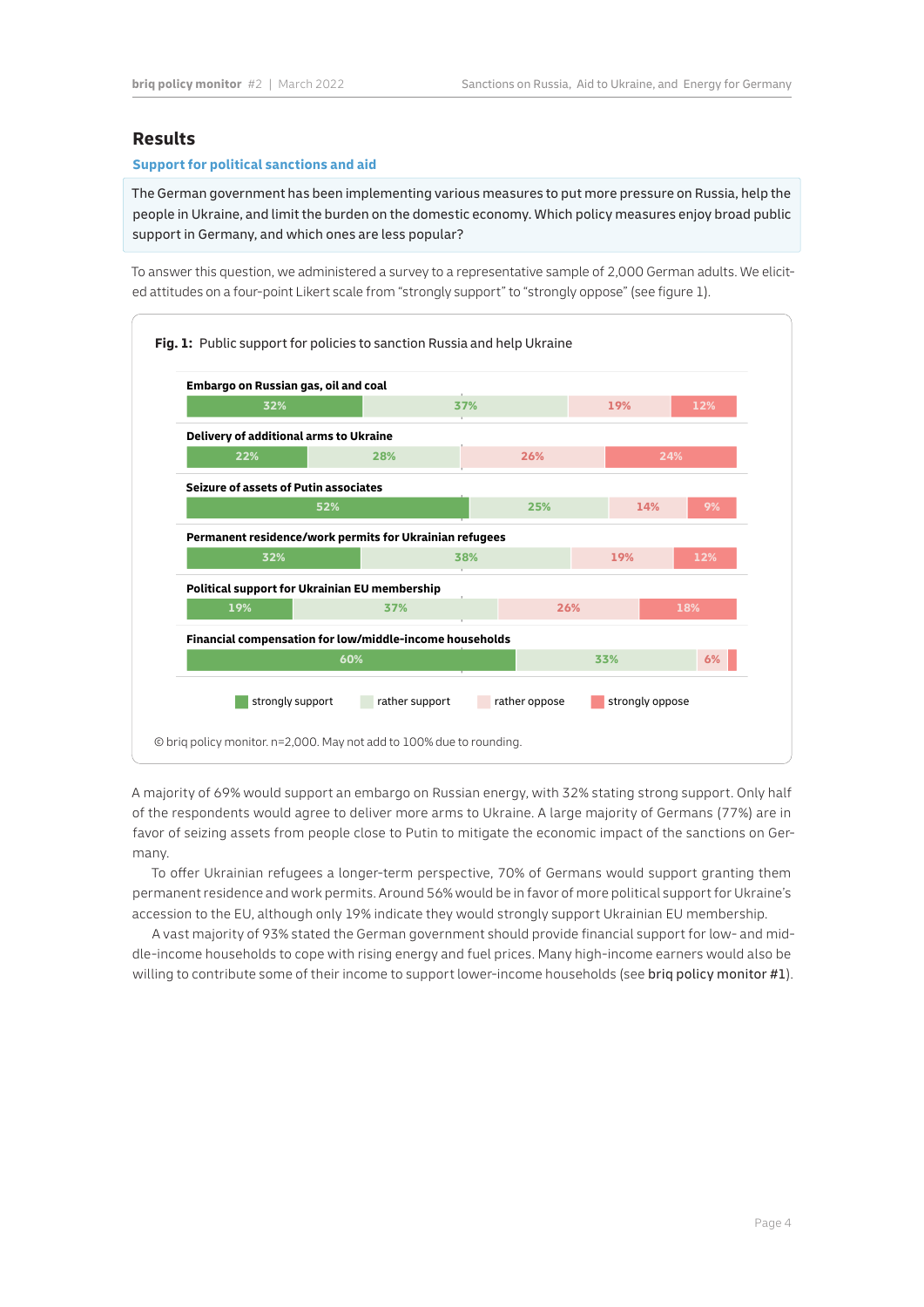There are substantial differences along party lines (see figure 2). Stopping energy imports from Russia is supported by a majority across the political spectrum, except for AfD voters. Around two-thirds of right-wing (AfD) and left-wing (Die Linke) supporters oppose further arms deliveries to Ukraine. Strikingly, support not only for an embargo but also for arms deliveries to Ukraine is strongest among Green Party voters.



Generally, support for sanctions and relief measures is highest among altruistic individuals. However, there are also regional differences. Both policy measures garner less support in eastern German states (see figure 3). Men support arms deliveries more often (55%) than women (44%).

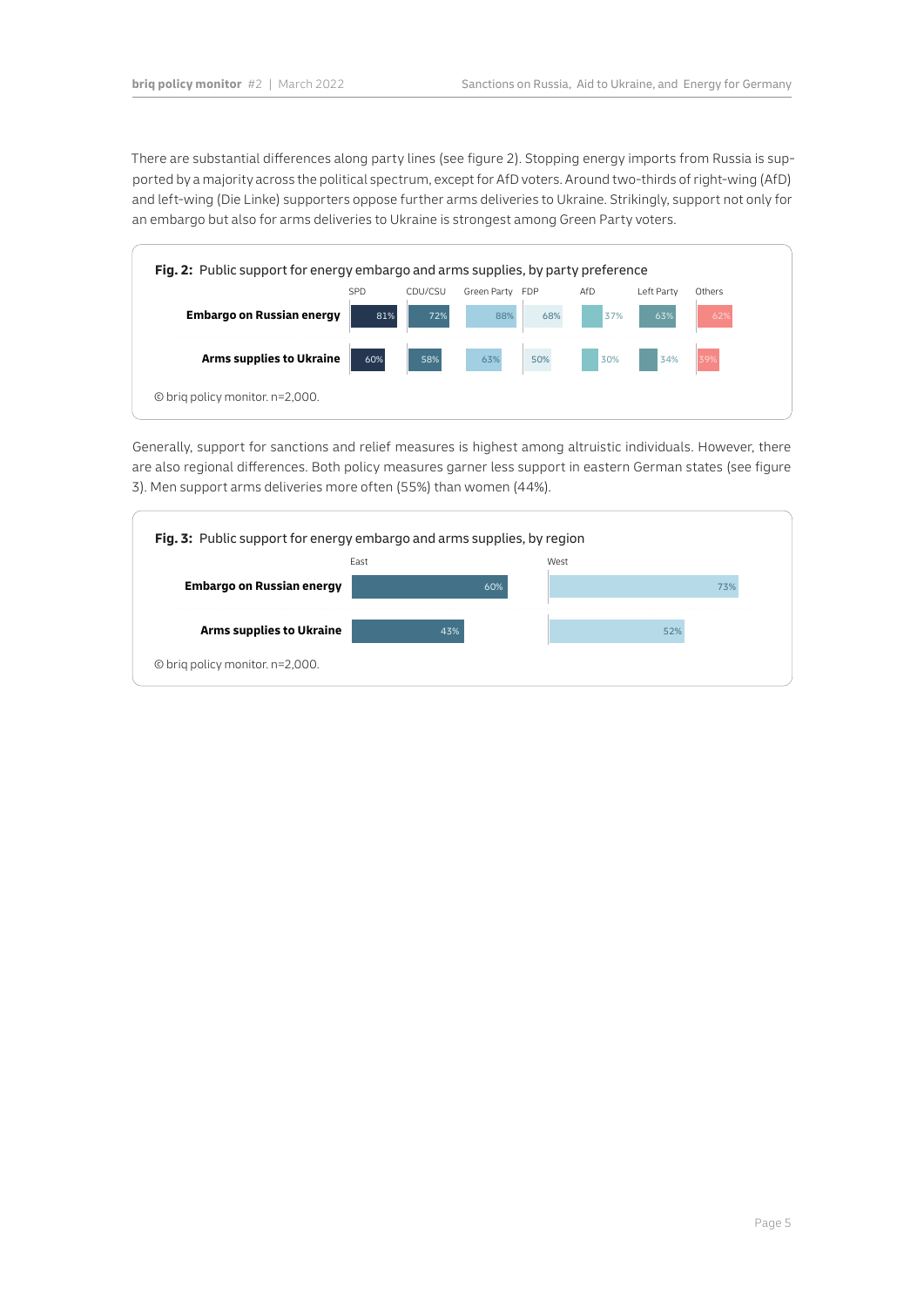#### **Support for strategies to reduce German energy dependence on Russia**

For more independence from Russian gas and oil, Germany could accelerate the shift to renewables or resort to other alternative energy sources. Savings in energy and fuel consumption would also help. How popular are such measures among the German population?

A vast majority of 90% believe that the German government should accelerate the expansion of renewable energies. Three-quarters (74%) of respondents support a lifetime extension of the remaining three nuclear power plants if this were to reduce dependence on oil and gas imports from Russia. 63% would consider a temporary increase in lignite mining in Germany. Approval for an extension of nuclear power and coal mining is slightly lower among respondents with a higher level of education.

Most Germans would also support measures to reduce fuel consumption: 61% would accept a temporary speed limit of 100 km/h on German freeways; 52% would be in favor of reintroducing "car-free" Sundays as in previous oil crises. Four out of five Germans could also imagine extending the working-from-home mandate (see figure 4).

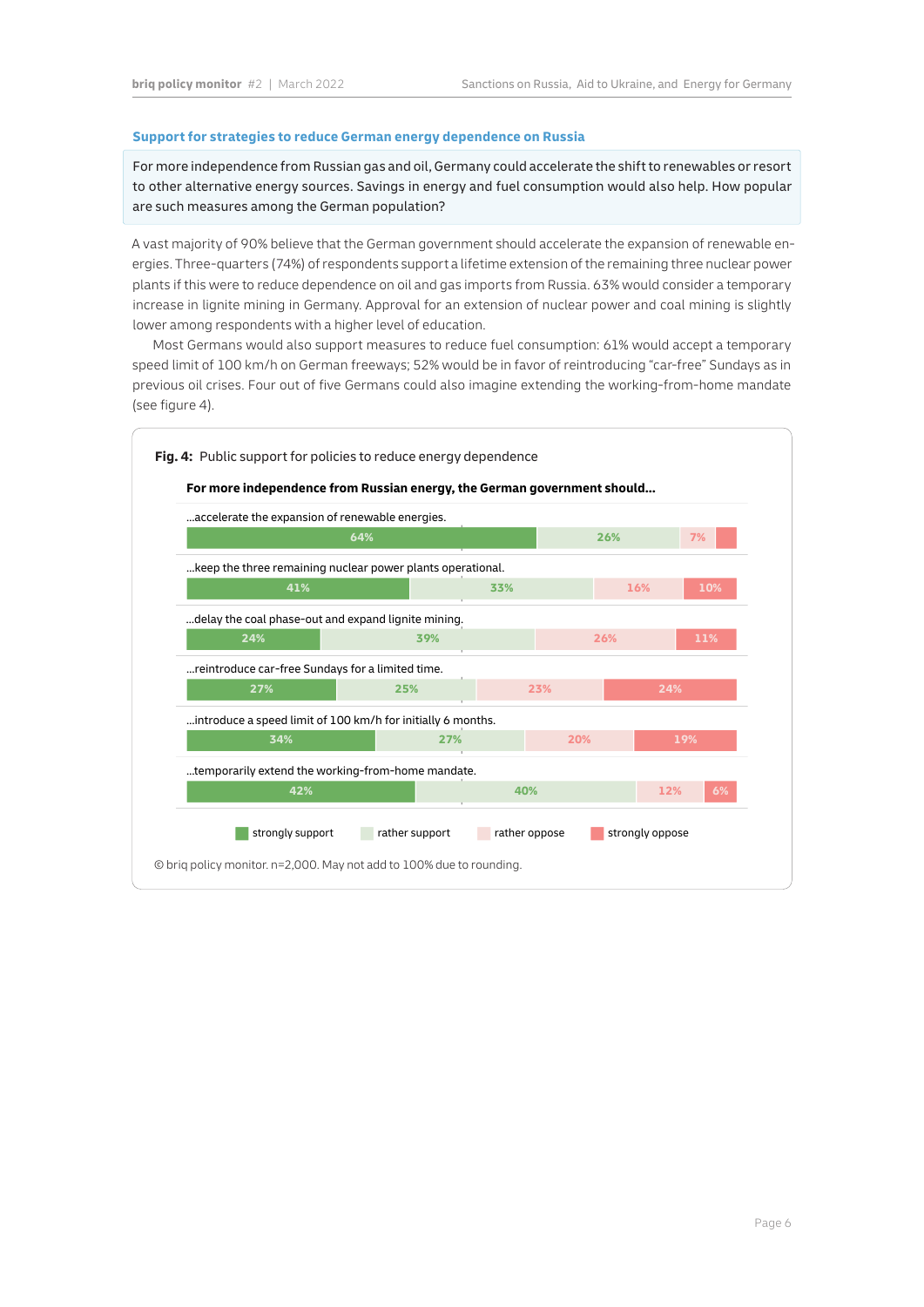Support for alternative energy sources and measures to reduce fuel consumption depends strongly on party preferences (see figure 5). Willingness to rely more on nuclear power and coal is lowest among supporters of the Green Party, half of whom are open to expanding nuclear power because of the Ukraine war. Supporters of the right-wing party AfD are the only ones showing more support for nuclear power (84%) and coal (77%) than for an expansion of renewables (64%).

A temporary speed limit would only be approved by 27% of AfD voters, while even a majority of 53% of Free Democrats (FDP) voters would support it. Overall, agreement with the speed limit increases with age and decreases with household income. The idea of a car-free Sunday has the strongest support among Green Party (71%) and SPD (66%) voters. Support is lower in the eastern German states (45%) than in the west (56%).

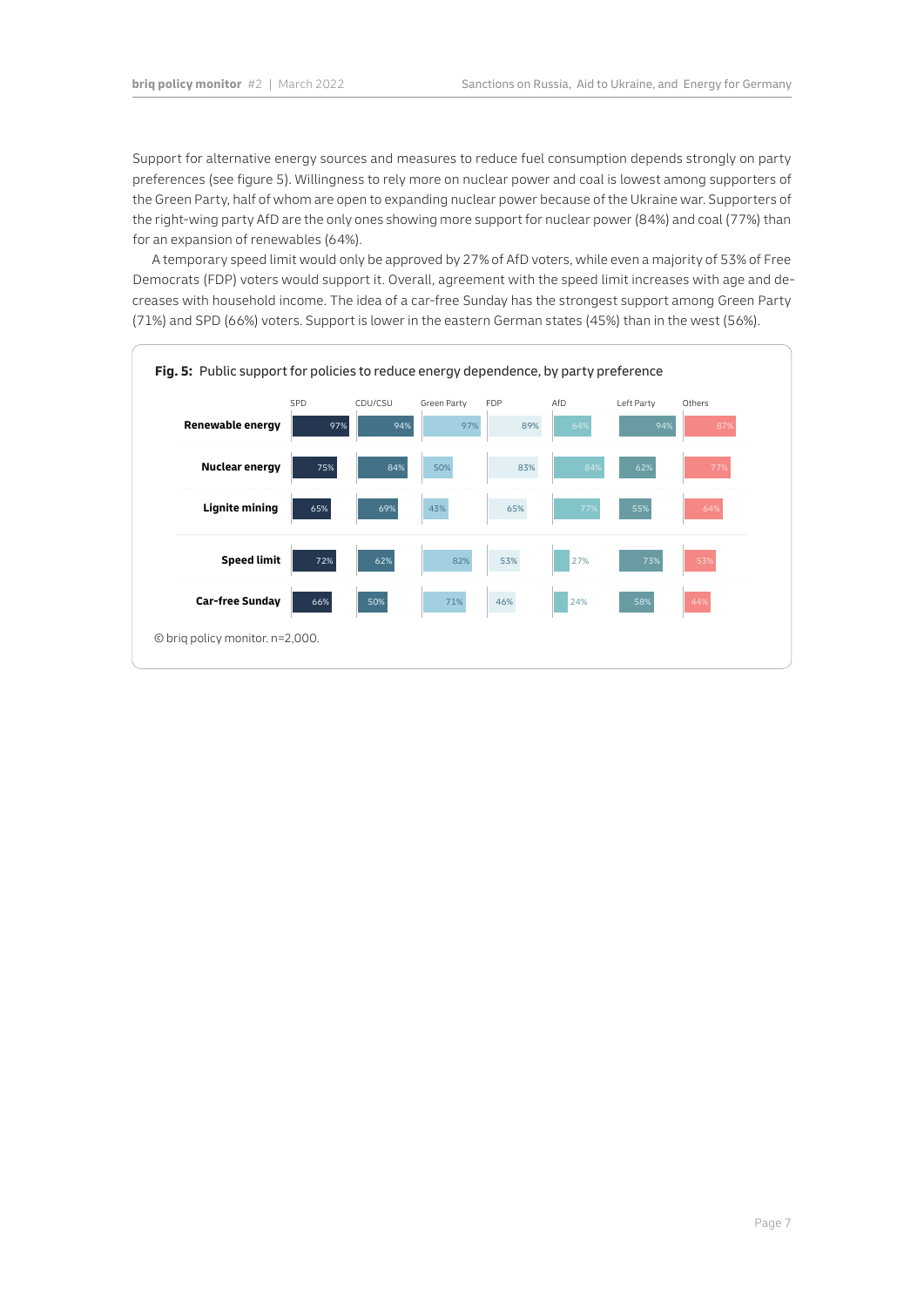#### **Political and personal engagement in response to the Ukraine war**

Hundreds of thousands of people in Germany have already attended protest rallies and peace demonstrations. Countless volunteers are collecting donations or helping refugees. What other forms of political and personal engagement are Germans willing to do?

Figure 6 illustrates the commitment of the German population on the basis of ten possible activities. For example, 29% of respondents said that they had already donated to the people in Ukraine or would definitely do so. A further 37% would likely donate some money. 23% of Germans could imagine hosting refugees from Ukraine in their own homes. Around one in four respondents might participate in peace demonstrations (27%) or sign petitions for more aid to Ukraine (24%).

A large majority of 74% have already boycotted goods and services from Russian companies or would likely do so. To reduce their personal dependence on energy imports from Russia, 54% of Germans would switch to green electricity suppliers or have already done so. Nearly half of respondents (47%) would be willing to use their car less often; one in four said they had already done so or would definitely do so.

To reduce their personal demand for fossil fuels, 26% of Germans consider investing in new heating technology, photovoltaics, or e-mobility. A large majority of the German population would also be willing to pay higher prices for fuel and heating and would lower their room temperature if this were to increase pressure on the Russian government (see brig policy monitor #1).

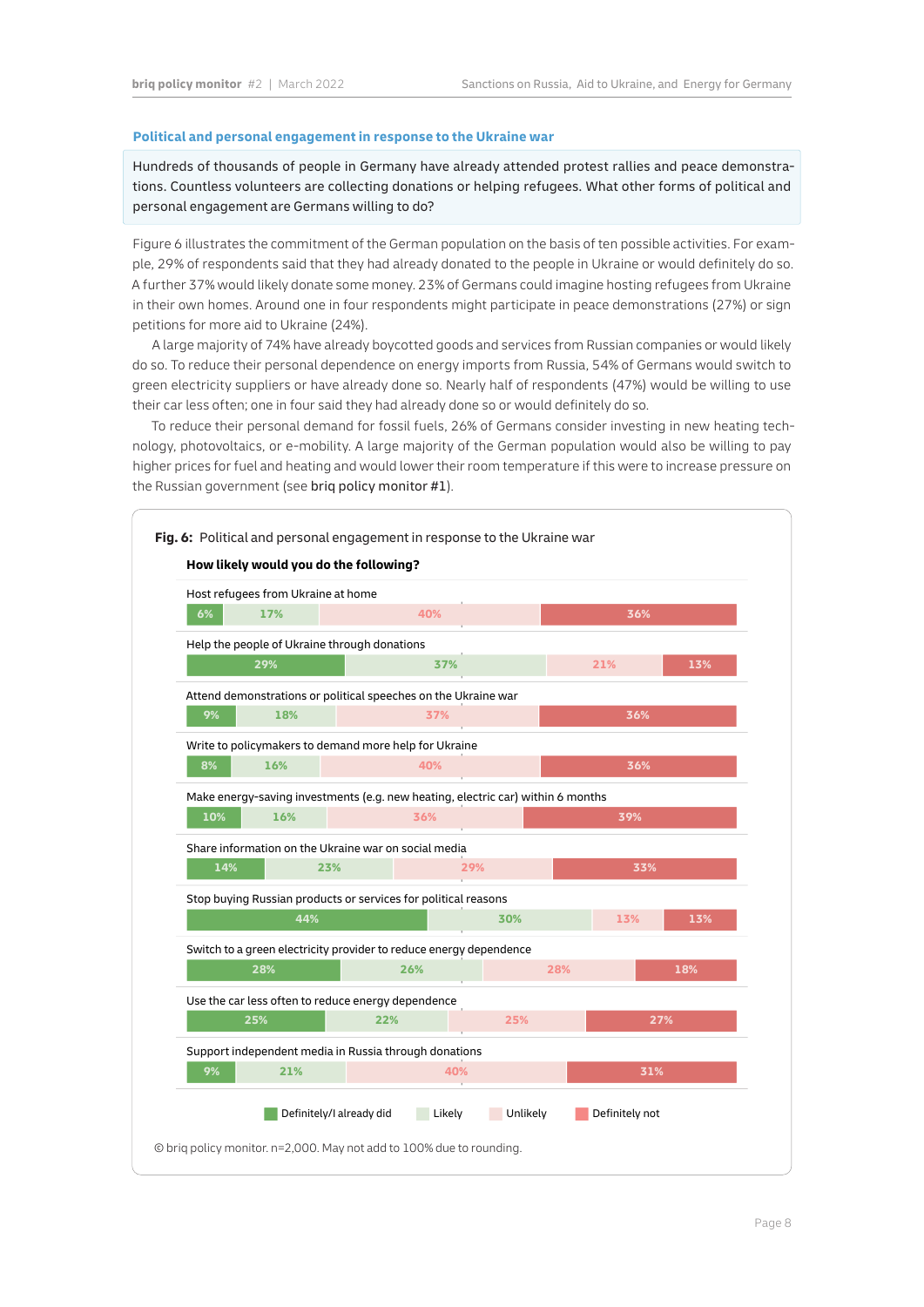# **Methods**

We collected survey data from a representative sample of 2,000 study participants in Germany. To be eligible to participate in the study, respondents had to reside in Germany and be at least 18 years old. We collected the data in collaboration with the survey company Pureprofile. The experiment was computerized using the Qualtrics online survey tool. The data was collected between March 11 and 15, 2022. To ensure the highest possible quality of answers, all participants have to pass an attention check.

We used a stratified sampling approach to ensure that the samples represent the adult German population in terms of age, gender, and education. 51.10% are female, the average age of the respondents is 51 years, the average gross household income is between 30,000 and 40,000 euros. 27.67% of respondents live in eastern Germany (including Berlin).

#### **Survey item: Policy measures**

The question *"How much do you support or oppose the following policies?"* was used to measure attitudes based on a four-point Likert scale (*Strongly Support*, *Rather Support*, *Rather Oppose*, *Strongly Oppose*). Wording of the questions, translated to English:

#### **The German government should…**

…put an embargo on energy imports from Russia (oil, gas, coal).

…accelerate the expansion of renewable energies to become less dependent on Russian energy.

…supply more weapons to Ukraine.

…extend the lifetime of the three remaining nuclear power plants to become less dependent on Russian energy.

…introduce a speed limit of 100 km/h for an initial period of 6 months to become less dependent on Russian energy.

…seize assets from people close to Putin to mitigate the economic impact of the sanctions on Germany.

…grant refugees from Ukraine permanent residence and work permits.

…temporarily introduce car-free Sundays to become less dependent on Russian energy.

…support Ukraine's accession to the EU.

…temporarily increase lignite mining to become less dependent on Russian energy.

…provide financial support to low- and middle-income households facing high energy and fuel prices.

…extend the working-from-home to become less dependent on Russian energy.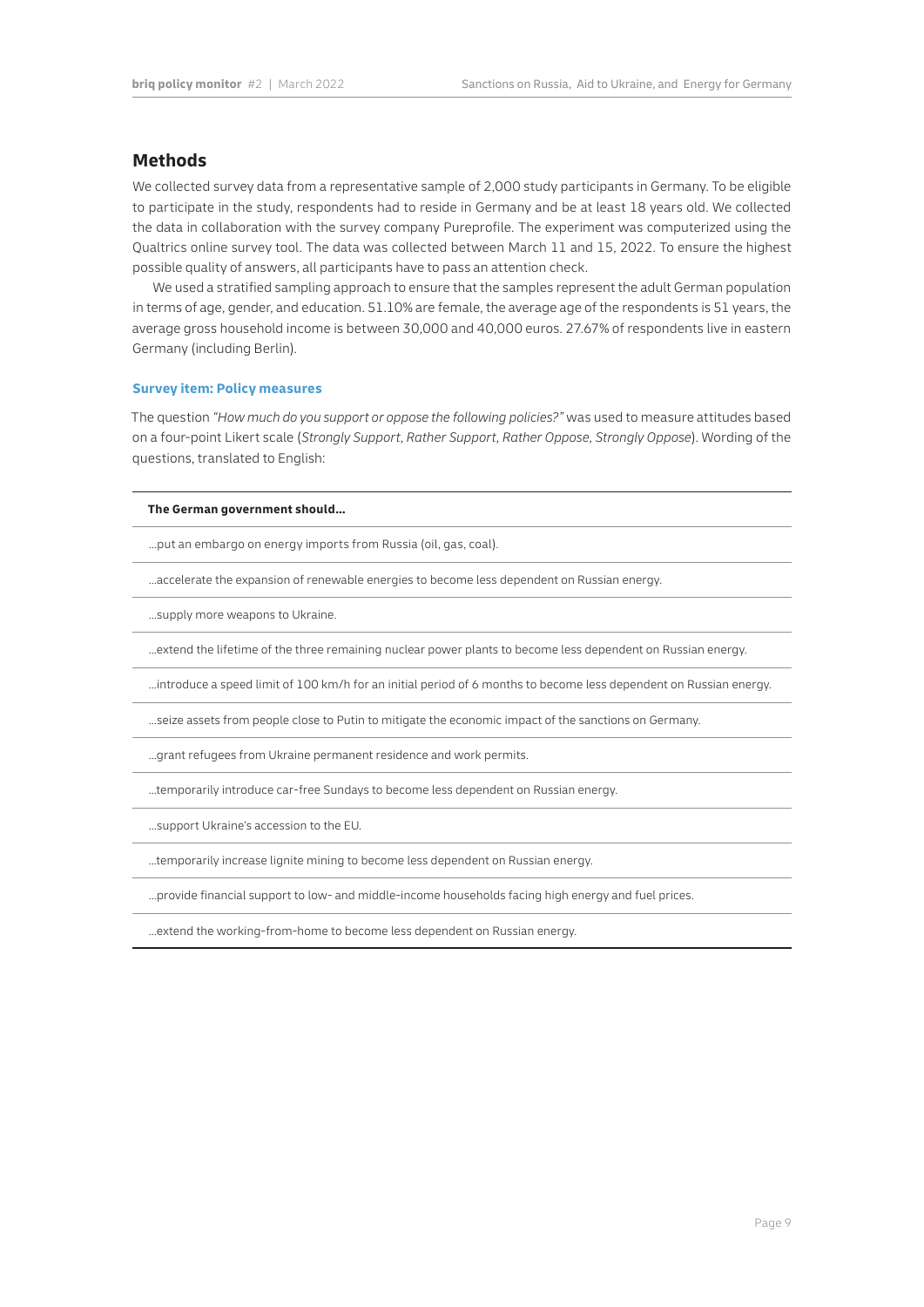#### **Survey item: Political and personal engagement**

The question *"How likely would you do the following?"* was used to measure respondents' willingness on a fourpoint Likert scale (*Definitely*, *Likely*, *Unlikely*, *Definitely Not* – plus the option *I already did*). Wording of the question items, translated to English:

Host refugees from Ukraine at my home Help the people of Ukraine through donations Attend demonstrations or political speeches on the Ukraine war Write to policymakers to demand more help for Ukraine Make energy-saving investments (e.g. new heating, photovoltaics, electric car) within the next 6 months Share information on the Ukraine war on social media Stop buying Russian products or services for political reasons Switch to a green electricity provider to reduce energy dependence Use the car less often to reduce energy dependence Support independent media in Russia through donations

#### **Additional measures**

We collect detailed information on individual background characteristics. These include age, gender, education, employment status, household income, the number of children, party preferences, and state of residence. We further elicit if participants own and how often they use a car. In addition, we obtain an individual-level measure of altruism following the methodology in the Global Preferences Survey.**<sup>1</sup>**

**<sup>1</sup>** Falk, A., Becker, A., Dohmen, T., Enke, B., Huffman, D., & Sunde, U. (2018). Global evidence on economic preferences. Quarterly Journal of Economics, 133 (4), 1645–1692.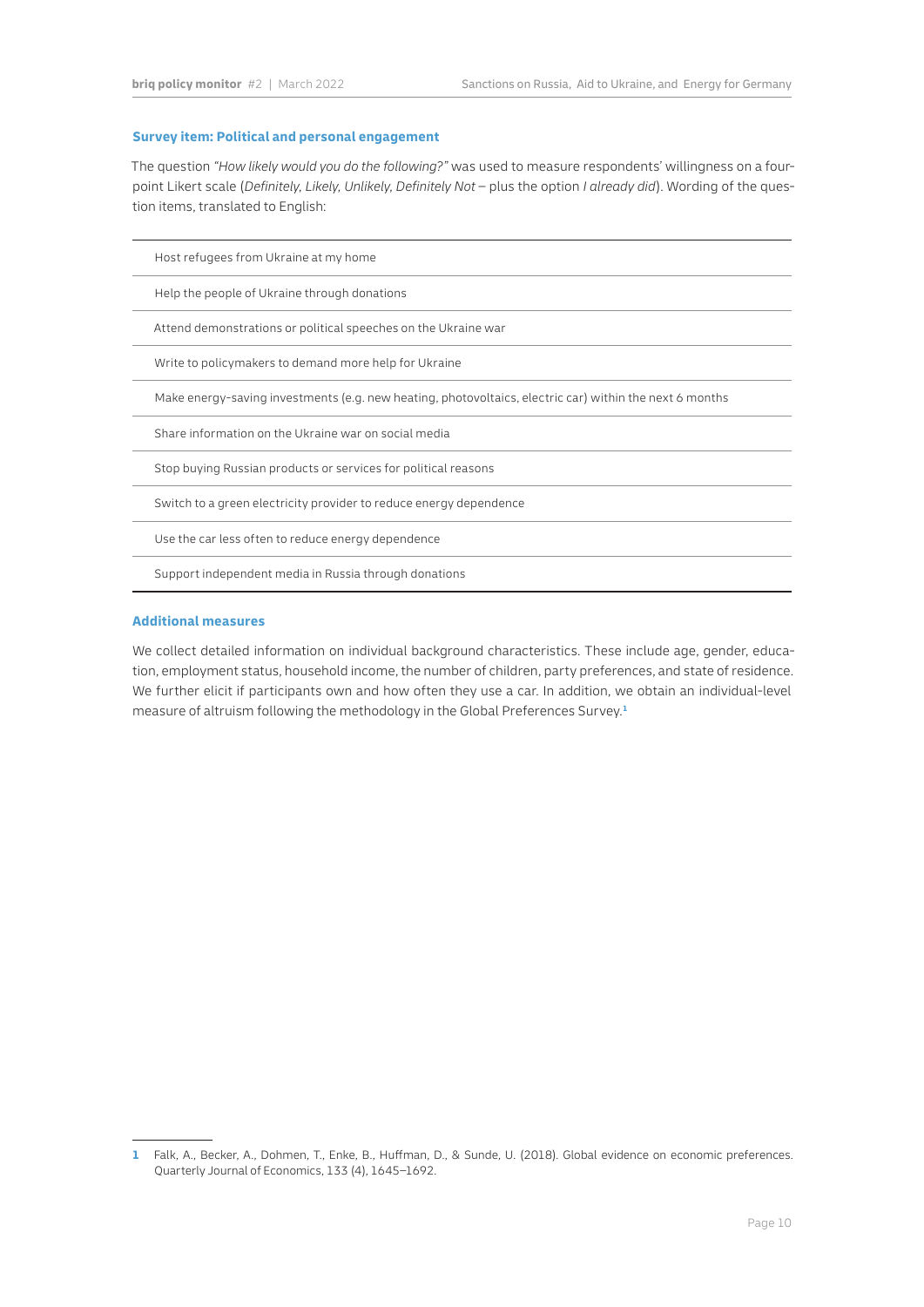The briq policy monitor presents topical survey data and research results on economic and social policy issues related to the research focus of the briq Institute on Behavior & Inequality, Bonn, Germany. By presenting results based on representative samples and state-of-the-art methodology, we aim to contribute to public discourse and policymaking without taking institutional positions or recommending specific policies. The English translation may deviate from the original German-language version to improve readability.